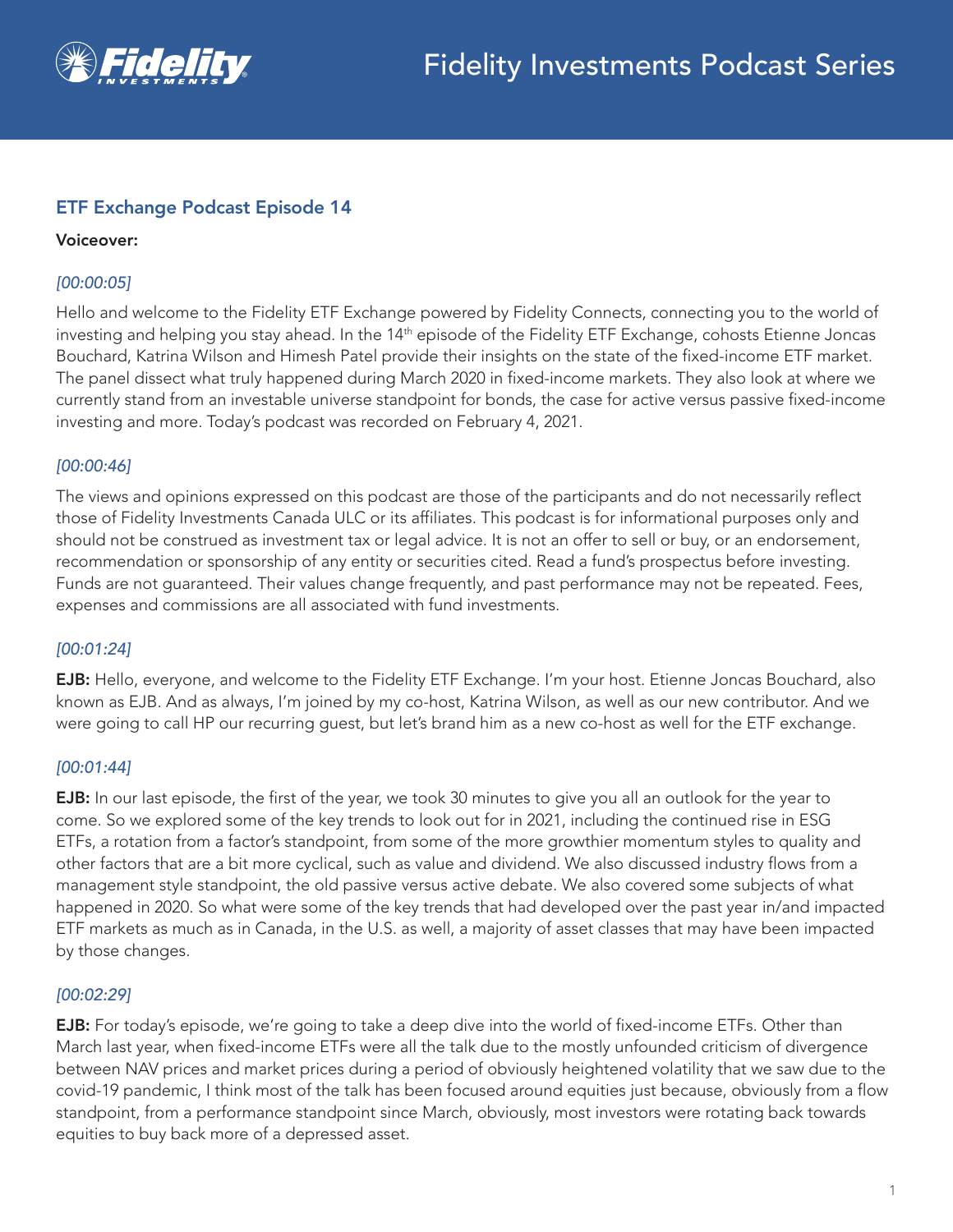

# *[00:03:05]*

EJB: But I think it's time that we go back to the fixed-income discussion. And I'm really happy that we're going to be doing this as a committee because there's a lot of stuff to cover. And there's definitely some great questions that I'm looking forward to asking you guys and getting some of your insights on that. So as we head into 2021, many of you are probably asking yourselves, "how should I go about my fixed-income allocation in my portfolios?" Because regardless of where we find ourselves currently from an environment standpoint, in terms of yields, spreads, what does the investable landscape look like? There's definitely some opportunities out there, but there's also some things to consider, to watch out for. So I think it's a valid question to ask. And the first one I will be asking both of you is let's address the elephant in the room, which is what happened in March. What's the truth? What are some myths? And I guess what ensued from that and how did fixed-income ETF market behave following this dislocation price in NAV, in March. So Kat, maybe we can start with you.

#### *[00:04:14]*

KW: Yeah, I think it was a bit of a shock. And the reality is the last time we saw that level of volatility was 2008, and the assets and fixed-income assets were significantly lower than where we are today. So it wasn't necessarily something new that happened, but obviously something that was much more prominent from an investor and advisor's perspective.

#### *[00:04:34]*

KW: I think at the end of the day, what we have to think about is the idea that ETFs or Mark-To-Market and Bonds are traded over the counter. And so oftentimes we can make sure that the ETF keeps up with the trading of bonds. But in March, what happened was there is a shock to the fixed-income market.

#### *[00:04:54]*

KW: And the analogy that I like to use is really talking about the housing market, because I think it's similar in the sense that you can get the price on a home at any point in time. But that doesn't necessarily mean that's what someone is paying today for that house. And so I really attribute it to the difference between if we think back to the discount that we saw on NAV in March, I use the analogy that let's say there's two houses side by side that are expected to be valued at the exact same.

#### *[00:05:26]*

KW: One of the owners gets their house appraised, and the appraisal comes back at a million dollars. The other neighbour says, I'm not going to get an appraisal. I'm just going to list my house. And they get an offer for nine hundred thousand. Is the house worth nine hundred thousand or a million? Well, it could very well be worth a million, but maybe there's just something going on in the market that day, like a recession, which is what we saw in March, that just had a material impact on supply demand. So, a really important lesson. It held true across every fixed-income asset class, essentially. So I think that's an important note to make. It rectified itself extremely quickly, but certainly was a lesson in something to expect and to think about as an investor, an adviser. Anything to add?

#### *[00:06:14]*

KW: Himesh, obviously, we were on the road or virtually at that point, but interested to see the questions you had and how those conversations went.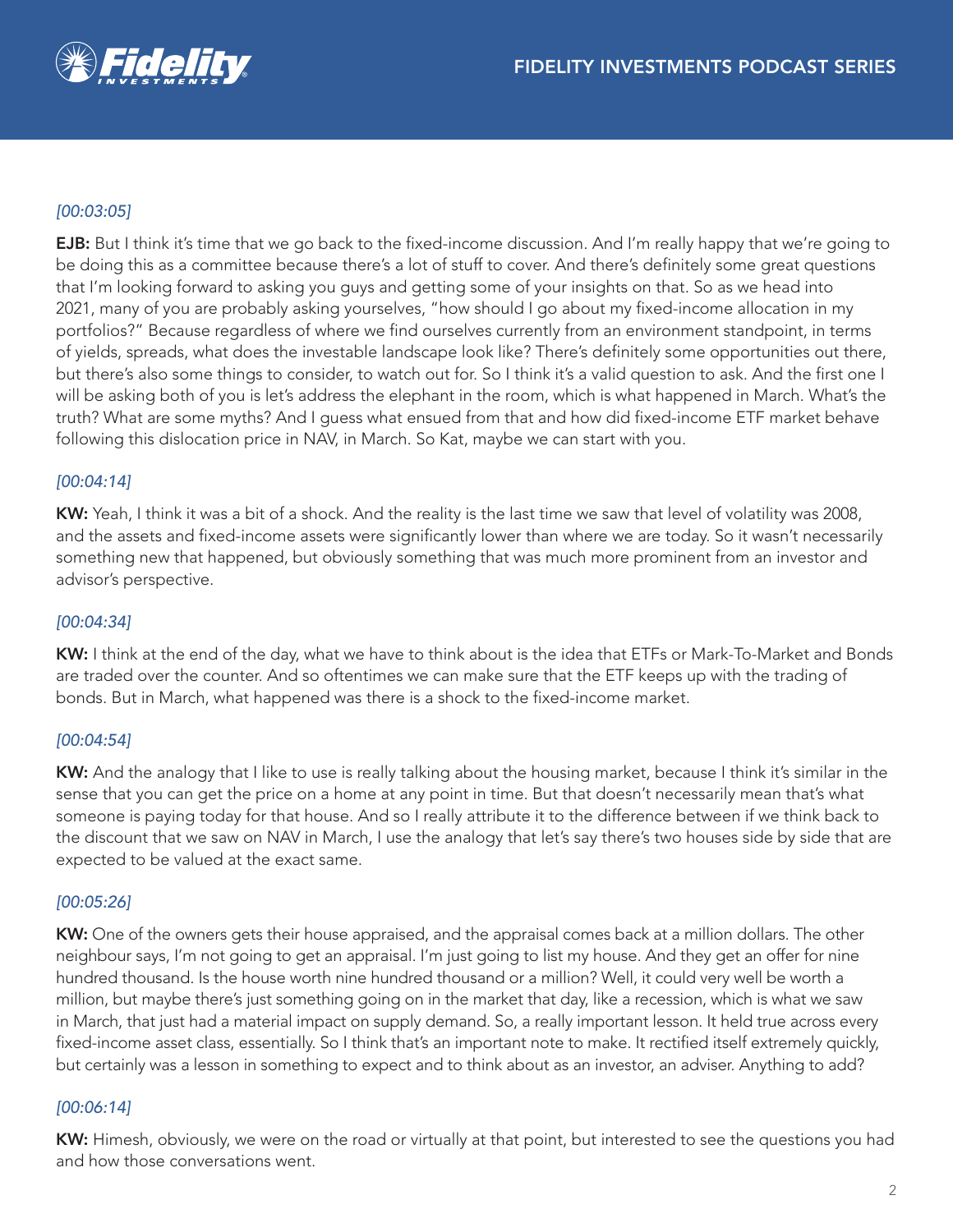

### *[00:06:22]*

HP: Well, maybe you should add a couple of zeros to that housing example, if you're looking at the Canadian market. But no, I totally agree. I think what really ensued was just a ton of uncertainty in the fixed-income market. And it was extremely unprecedented times, given that we hadn't really had something like this in the past where the fixed-income market pretty much was trading like it was an illiquid asset class, when in fact there's trillions and trillions of dollars around the world that are invested in this asset class that have institutions backing that bond market. But the ETF market simply was just pricing in what was happening in the distortion in the market, especially with the volatility that we saw. And like you said, it only took one day, two days maximum to correct itself. And so when you look back at the performance and the history, over one year, you will see that one- or twoday blip in the market. But essentially, it's not going to be a problem going forward because now we have central banks buying bonds. We have ample amounts of liquidity in the market which serve to be a backstop to this and to the asset class.

### *[00:07:41]*

**EJB:** I think that's a great point that you mentioned HP, with the central bank stepping in because when they saw there was liquidity, not issues in the fixed-income market. But yes, there was just less people buying and selling because the spreads were wider. And that was reflected in the actual market prices. And that's what market makers were taking into consideration. They were, in a sense, discovering the price of these baskets.

#### *[00:08:06]*

**EJB:** They were saying if you were to sell everything in this basket right now, this is what it would be worth. And to Kat's analogy with the house, I think that's the best way to see it because what is it really worth? What somebody is willing to pay for it or what your valuation is from the municipality or whomever evaluated it. So I think in reality, it was more of a tool almost to see what was going on in the underlying bond market, something that was maybe neglected and that we had forgotten about. That actually could happen since the last time that there was somewhat of a divergence between prices and NAVs for fixed-income ETFs was in 2016, and then probably going back to 2008, 2009 when there weren't that many assets and fixed incomes, at the very least in Canada. So maybe it wasn't made out to be what it was in last March because of the number of assets that are in there.

#### *[00:08:57]*

**EJB:** But regardless, and I really think that it showed the strength of the ETF vehicle because it got through this whole period and came out even stronger. And we saw it in terms of flows, recovery and just overall price recovery.

#### *[00:09:14]*

KW: [I think something to make it, all great points.]

Another thing that's really interesting to see is where it really stood out probably the most was in passive strategies, because all of a sudden, you're actually paying attention to tracking there. In some cases, you saw an ETF underperformance tracked index by six percent, but we still saw flows going into passive strategies on the other side of that.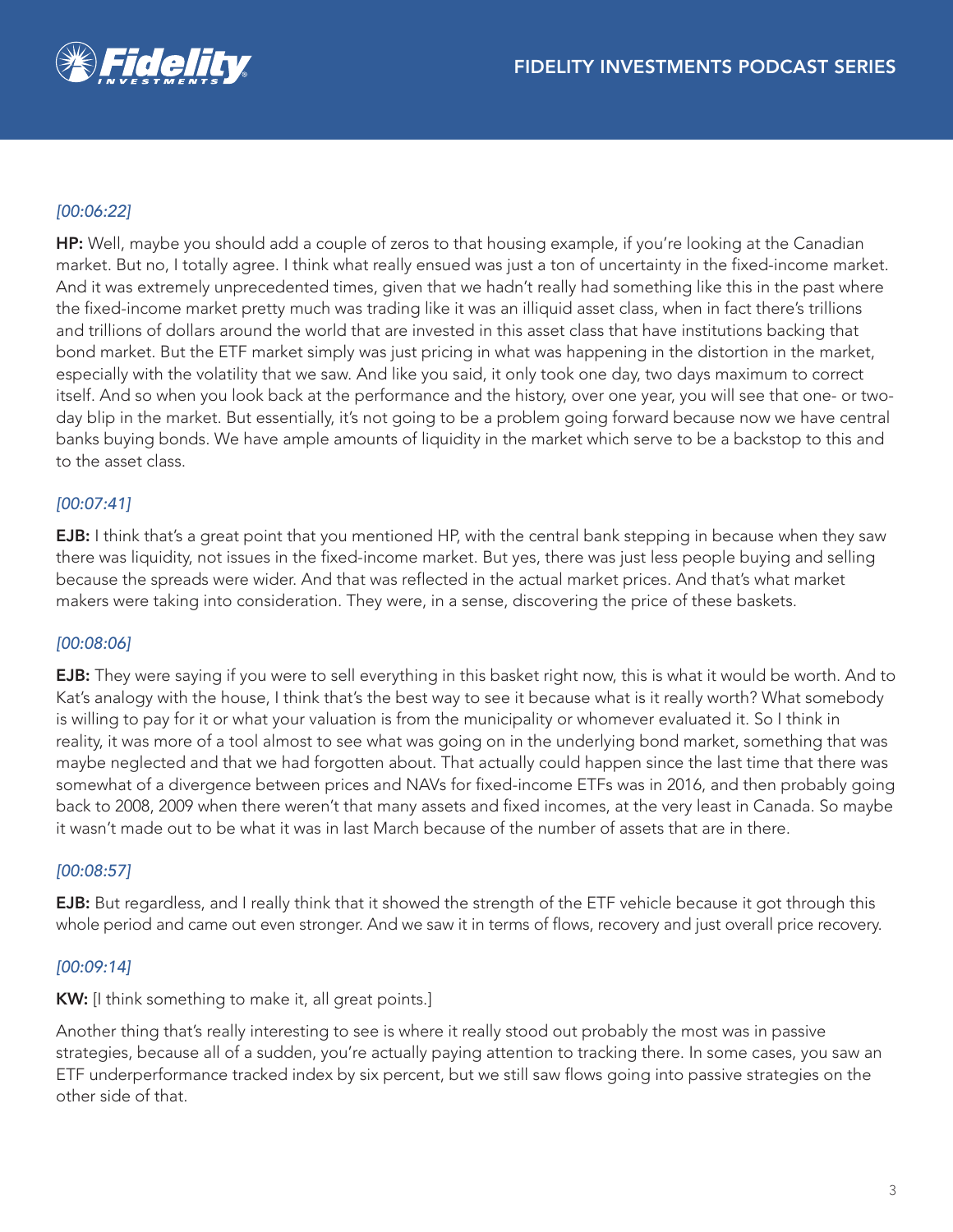

# *[00:09:37]*

KW: So to your point, I think we saw (audio cut out) and just fixed-income ETFs in general. So it obviously really showed the strength of the sort of liquidity that can be provided with an ETF despite that blip in the market. And I think it shows the investors' sort of awareness and understanding of these challenges.

### *[00:09:58]*

KW: I shouldn't say challenges.

### *[00:10:00]*

HP: Absolutely. And I think even another thing we can add is that it wasn't a vehicle issue. We were literally getting a glimpse into what was going on underneath was something that you didn't see through a mutual fund. But the manager was seeing it, the portfolio manager on the fund would be seeing that. And also, to your point Kat, the active versus passive debate is where an active manager, in order to maintain liquidity, can go out and sell their treasuries, which may be more like would use some of their cash for redemptions if need be. The ETF is obviously very liquid due to the intraday trading. So we need to price it at all times. There needs to be a bid in and ask and obviously reflecting conditions that were very difficult in the underlying market and not so much the ETF itself.

#### *[00:10:45]*

KW: And maybe that's a perfect transition, as you said, kind of the benefit of active management.

### *[00:10:51]*

KW: Now let's talk about the other side of what happened in terms of the discount to NAV was the boom of new issuances in investment-grade corporates, which was a tremendous buying opportunity for active managers and not something passive strategies could participate in.

#### *[00:11:07]*

EJB: One hundred percent.

#### *[00:11:08]*

EJB: And it definitely created buying opportunities because you saw spreads widened to historical highs, and an active manager can obviously benefit from that.

#### *[00:11:17]*

**EJB:** So I definitely want your take on this HP. What is some of the inherent risk with pure passive fixed-income ETFs because obviously those are the most popular still in the Canadian marketplace as well as the US marketplace. Are there any risks and how can some active managers mitigate those risks, but also to Kat's point, have the flexibility to take advantage of some possible opportunities that arise through either volatility or any other type of market movements?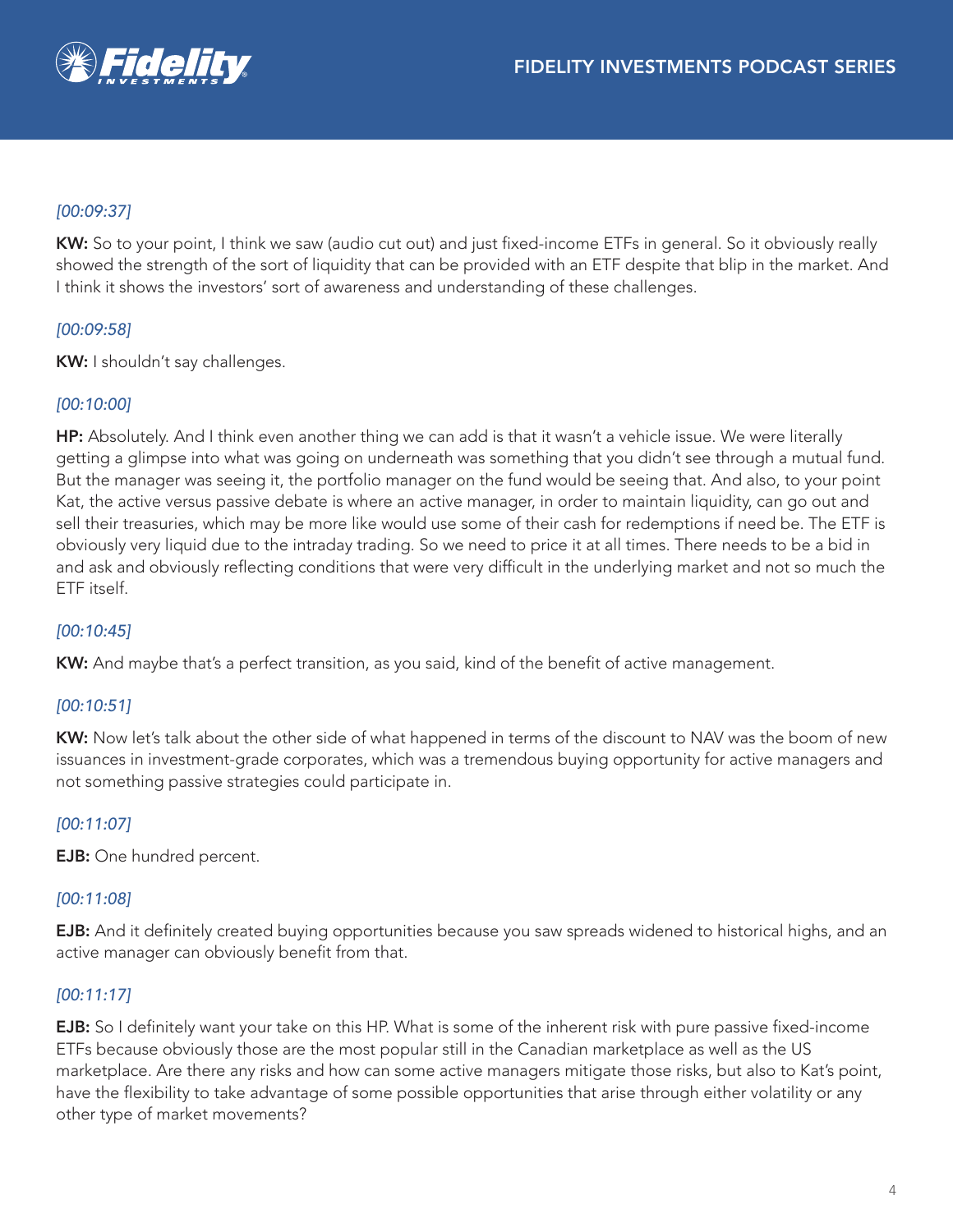

# *[00:11:53]*

HP: Yeah, that's a really great point. I think one of the biggest issues with passive fixed-income investing is that interest rate risk is really out of control right now. If you look back at the last 10 to 15 years, even through the global financial crisis, the duration on these indices at its maximum back then was around six and a half years. Today, we're sitting at a duration of about eight point five, between eight to eight point five, maybe even nine in some cases. And so when you're looking at the aggregate bond universe, what essentially has happened over the last few years is companies, and rightfully so, have refinanced their debt to longer maturities because of the low interest rate environment. But now when you're investing in a passive fixed-income index or an ETF, you're not getting an eight-year duration risk with not a lot of yield that's being generated from their product. And so from an active perspective, I think it makes a lot of sense to, especially if you're trying to get a little bit of yield to offset that duration risk, to take an active approach in buying some of those other securities that can take a barbell approach, for example, or go into the shorter end of the market. I think another big theme is buying into the new investment-grade or high-yield bond issues.

### *[00:13:19]*

HP: And we saw that last year where the investment-grade bond market and the high-yield bond market were at record numbers in terms of new issuances. Just based on the fact that the Fed lowered rates so much that companies again were refinancing their debt, but still maintaining pretty attractive yields in this base. And so, if you're a passive fixed-income bond ETF, you can't really participate in those new issues until that index rebalances. And that typically happens at the end of the month. And even so, based on their method of tracking the index, it's either through a stratified sampling method or it's a quant approach. So you're not always getting the benefit of the new issue market. And then secondly, it's the forced buying and selling of passive ETFs as well, when an issue goes in and out of the index, you're forced to buy or sell it.

#### *[00:14:14]*

HP: Whereas with the active approach, you can determine whether or not that meets the criteria of the ETF. And you can capture some alpha there as well.

#### *[00:14:23]*

EBJ: To the new issuance point, which is a really good one, is when you think about it, if we look at the past 10, 15 years, generally speaking, we have a downward trend in interest rates and spreads have become tighter and tighter. And that also means that if you're buying, if a bond is issued on, say, today we are February 4th, and your rebalancing period is at the end of the month, generally speaking, you're buying it at a premium. If yields are going down. So over time, you're compounding this effect of continually buying bonds at a premium, so above par value. I think that's also one thing to note there for sure.

#### *[00:15:00]*

KW: [And I think the only thing from my perspective that I would add, I think all great points.]

We definitely spend more time thinking about fixed income, even though it's maybe not as exciting as talking about what's happening with GameStop, but even just from a standpoint, if you look at the fixed-income market overall right now, as we hear active managers talking about there's no fat pitch/picks, so it might not be let's go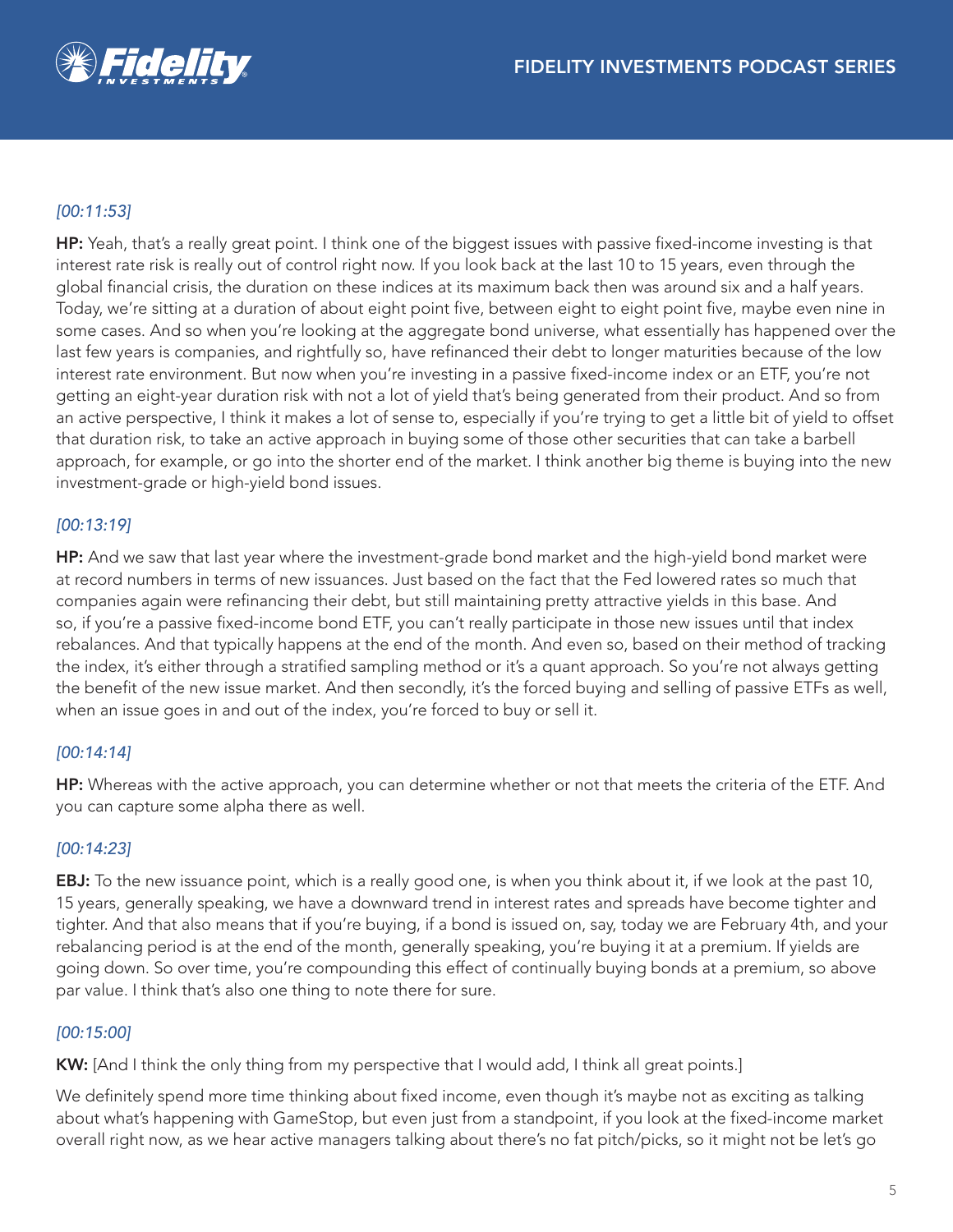

all in with high-yield leveraged loans. But even just thinking about the yield curve, and I mean the fact that 20 to 30-year yield curve Canada-U.S. is essentially flat. And so, if you own a 30-year bond and a year from now, it's a 29-year bond, there's no change on the overall interest rate or the spreads. So you could really just have a bond stay kind of stagnant as it rolls down the curve. Yet, right now we've actually seen significant steepening at the short end of the curve. And so an active manager can say, well, I'm going to reallocate these 20-year bonds down to seven-year bonds, which touches exactly on what Himesh said. You can get barely reduction in yield, significantly lower duration, and you can actually capture the fact that it can roll down where it's really steep, which can lead to embedded capital gains. And I think right now, that's something longer managers are talking about. We're starting to see that being kind of the most attractive way to reduce duration in the portfolio. But again, not something, a passive strategy is just forced to own whatever people are issuing. So they're issuing a 20-year bond, even though that's not what you want to own, that's what you're going to own in the portfolio. So that's the only final comment I'd make in terms of active over passive at this stage of the market.

# *[00:16:45]*

HP: Yeah, and I think just to add to that. I don't think we're going to see the 6-7% return that we saw in aggregate bonds over the year of 2020. It's definitely going to be, like you said, Katrina, not a fat pitch and fixed income for sure, given where yields are, where spreads are. And so taking more of an active approach in your fixed-income book makes a ton of sense, I think, especially from a risk-return perspective.

### *[00:17:14]*

EJB: OK, we're maybe a little pessimistic here. There's got to be someplace where we can generate some decent returns on a relative basis in fixed income. And I think the word relatives takes on even more importance given where we are from a yield and a spread standpoint. So whether we look at investment-grade corporates, we look at, obviously government bond yields are very low. We're like in the bottom decile or even quartile for some spread sectors. I guess, what are we looking for? What should we be looking to allocate a little bit more exposure to, in favor or I guess, to the detriment of maybe more of the long-term government bonds that have done so well, especially considering that we're starting to see, obviously, some signs of an early cycle where yields are slowly rising, generally speaking. And also, you have inflation which is slowly creeping up on us, albeit very slowly. So are there some areas of the market that seem attractive on a relative basis? What are some of the ways that we can invest in those via ETFs? I'd like your thoughts on that guys.

### *[00:18:18]*

KW: So for me it's short and mid-term corporate bonds, I think government bonds, if you look historically, they look really attractive from a standpoint of negative correlation to equity markets. I just don't see how we have that going forward. If rates are so low that the sort of potential for monetary policy and the stand of the Bank of Canada to cut rates, which is why they have negative correlation to equity markets, I just don't think there's a strong case there. And so if you look at corporate bonds, specifically at the short end in Canada and the US, yields and spreads are pretty attractive. In Canada you have around 100 basis points. Option-adjusted spreads have spread over government bonds. With where yields are right now, that's a huge uptick. And as you mentioned, you might see yields slowly creeping up. At the end of the day, what is yield? Yield is a buffer against the rising interest rate environment. So if you can have the same duration be of one hundred basis point buffer, it gives you a little bit more capacity to see rates rising without seeing a negative return. And then lastly, as I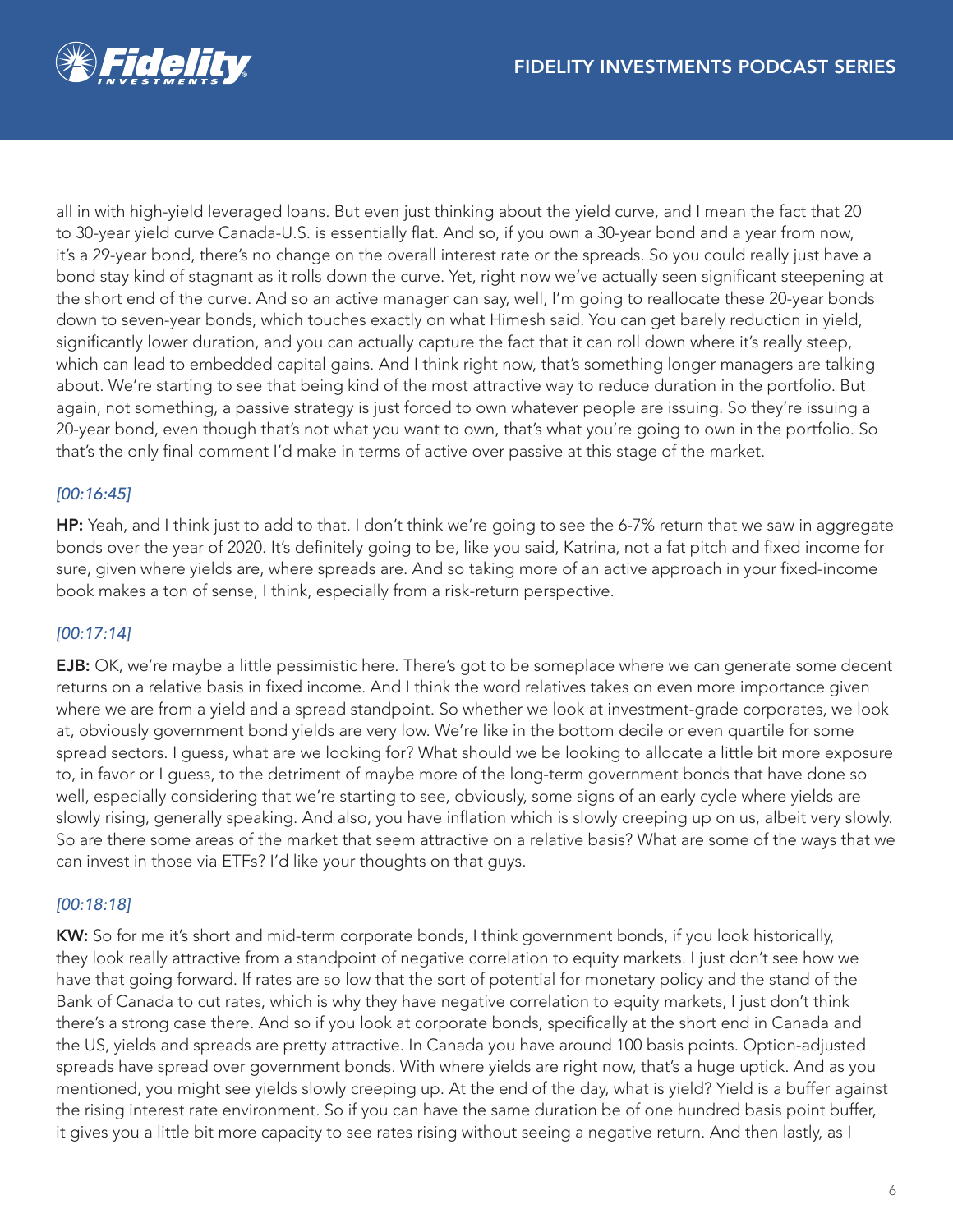

mentioned, you do have that steeper on the curve. So from an active manager's perspective, if valuations are high, it might not be overly attractive to be actively trading in the market today. But what you can do is just buy bonds at one stage of the yield curve and let them roll down until something happens. So for me, like I said, I was excited talking about some stocks these days, but based on where yields are, based on the inherent interest rate risk, I really like the idea of cutting your duration and going short to medium-term corporate bonds.

### *[00:19:58]*

HP: I would echo that point as well. And I like that you pick that asset class in general because I'm a permeable. So I like to take a little bit more risk and I'm going to take the barbell, the other side of that barbell strategy and say go out on the risk spectrum and get into high-yield emerging markets debt because you're getting paid to own those securities without taking a lot of risk right now. And the reason I say that is because you're getting four and a half to six percent gross yield on U.S. high-yield bonds, global high-yield bonds and even emerging markets debt. But given where we are in the cycle, I think it makes sense that we can foresee pretty low defaults given where the economy is going now. We're seeing lots more optimism in the market with reopening and vaccine news. And so I think we can stay at these pretty tight levels of credit spreads and yields for the next foreseeable future, for the next one to two years, perhaps. And so in that environment, equities will do well, your short-term credit and your mid-term corporate bonds will help you mitigate some of that interest rate risk. But then if you're trying to attract some yield in your portfolio, go out on the risk credit spectrum and get into high yield in emerging markets debt where you're being paid to wait.

#### *[00:21:19]*

**EJB:** I love both those ideas. And I think you can definitely accomplish exactly what you guys said. We still need to own bonds for downside protection. We still need it from a diversification standpoint. But in a scenario, to HP's point, where a default rate seems to have somewhat stopped going up, obviously through all the lockdowns, we had definitely an economic shock. If we're going to be in a good environment for equities over the next couple of years, definitely want to have something that's maybe a little bit more tied to the macro and the business cycle than taking on a lot of interest rate risk given where interest rates are and where yields are. So short end is good. Corporate bonds, high yield seems to be the common theme that is coming out of this. For somebody that would be maybe looking for an alternative, though, if you're saying I have enough fixed-income right now, I need something that's yielding four percent. So maybe high yield fits that bill. Are there any other asset classes that might come up or that you think, OK, well, for somebody that's maybe closer to retirement, maybe even for a portion of their equities, whereas in the past, if you were buying an aggregate bond index, you were getting a two to three percent yield, somebody looking for something around that for their portfolio. What might fit that bill?

#### *[00:22:39]*

KW: I would stay in similar kind of storyline as high yield, but leverage loans, so leverage loans being floatingrate bonds. And so you often get with that yields that are more closely aligned with high yields, a little bit more cyclical. So don't expect them to be as sort of downside protection focus. But you mentioned that inflation creeping up, great way to hedge inflation in the portfolio. So because these bonds, they don't pay fixed, they pay floating-rate distributions, they're not sensitive to interest rates because they'll reset as the interest rate landscape changes. So I think that's a great diversifier in your portfolio. And yes, you're taking on a little bit of credit market risk, but you're really reducing the interest rate risk in a portfolio. So that's where I would go for a great yield enhancer.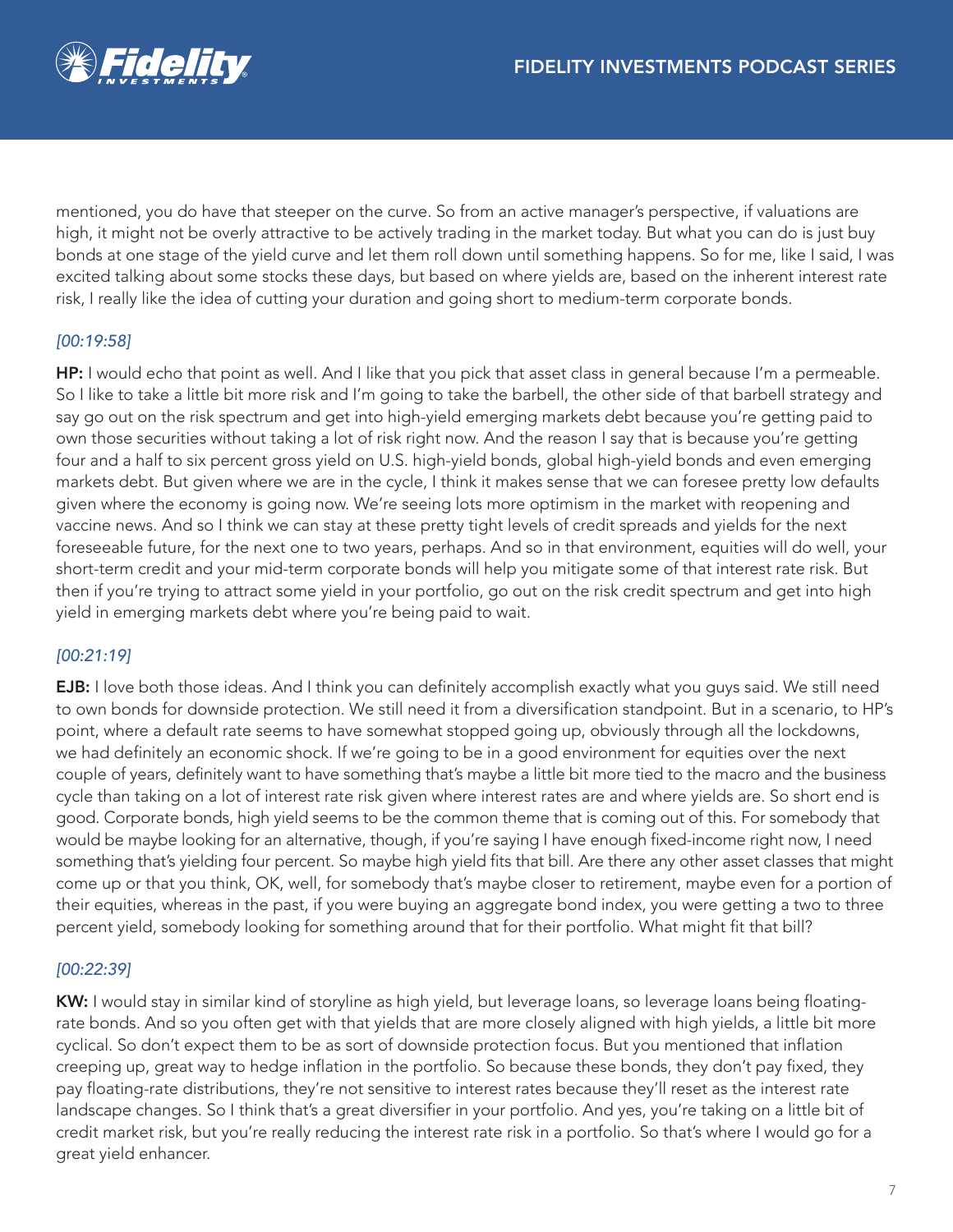

### *[00:23:29]*

HP: I'm going to cheat and say dividend-paying equities.

### *[00:23:35]*

HP: Well, we all know they didn't do well last year, and we're seeing some of that catch up this year, but they're still pretty attractive from a yield perspective. So if you're able to afford some of that risk in your portfolio to get into dividend equities, then I think it makes a lot of sense from the yield perspective.

### *[00:23:52]*

EJB: All right. Well, absolutely. I think definitely that's a little cheap, but we'll take it. I think dividend equities, obviously, we talked about them a little bit last weekend and in our last episodes, but definitely offering a relatively attractive yield outlook. Another asset class that has done well over the past eight months, I guess since March is preferred shares. We don't talk about them too much. You know, it's either I feel like every time I'm talking to an advisor, it's either you love them, or you hate them. Is that something that you would consider in a portfolio allocation? To what extent should they be considered fixed income? I'll go out and just put my neck out there and say I don't think it should be compared to fixed income directly because of the correlation with equities and just overall volatility profile. But what's you guys take on that? I know often preferred shares come up a lot in Canada.

### *[00:24:47]*

KW: So I was actually thinking about this the other day, maybe I need a hobby if this is what I'm thinking about.

#### *[00:24:53]*

KW: But I think what's happened is we've become accustomed to using the term fixed income and bonds interchangeably. So in theory, preferred shares they're fixed income. It is a fixed distribution. So I think because of that, they started getting bucketed with bonds because we started using the term fixed income to associate bonds. So from a portfolio construction standpoint, it was this is my equities, this is my fixed income.

#### *[00:25:21]*

KW: So I think from that regard, it would make sense to put your preferred shares there. However, I totally agree. If you're thinking about the overall portfolio construction from an asset class standpoint and looking at bonds, I do think they should be associated with equities within the portfolio context.

#### *[00:25:38]*

HP: Agreed. Preferred shares or equities.

#### *[00:25:42]*

EJB: Perfect. All right. Well, that's a good wrap up. I didn't have any other questions set up. Is there something that you guys think our audience should be keeping an eye out for, whether that's from a flow standpoint, new products that are coming out, green bonds, maybe comments on that. Is there anything else you guys want to add before we wrap this up?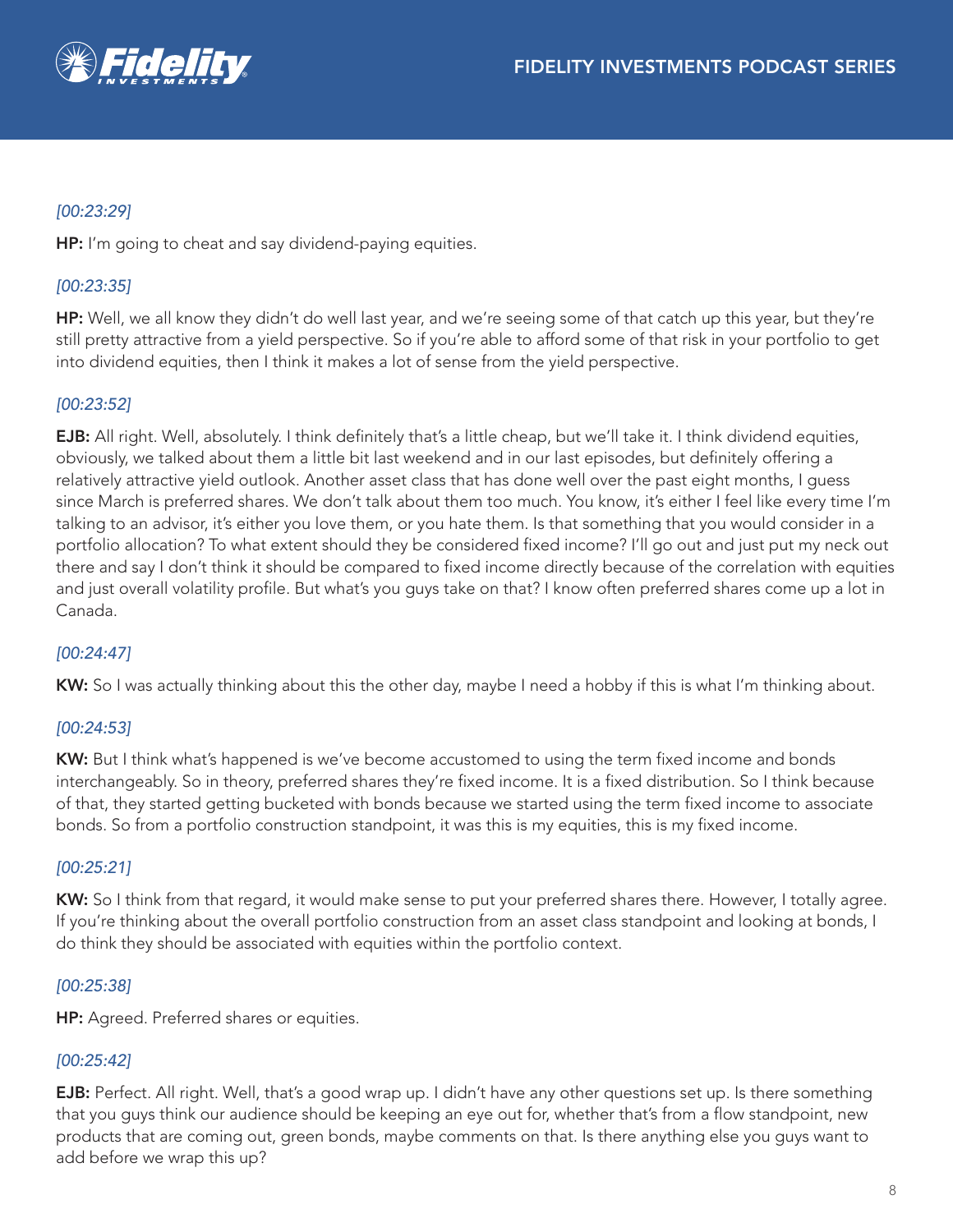

# *[00:26:01]*

KW: [I think for me, it's, and HP said it perfectly.]

We just have to reduce our expectation of returns for fixed income going forward, unfortunately. But it doesn't mean that you shouldn't own fixed income. And, hopefully we helped navigate some of the reasons why we're seeing passive money starting to rotate to active. Whether it be a completely open fixed-income mandate that does asset allocation as well, so you own your high yield, your leverage loans, your government bonds and whatever or if it's just taking advantage of individual mandates, like a short-term corporate bond, active mandate that can take advantage of new issuances, that can readjust where they're positioned on the yield curve. So certainly, we shouldn't move away from fixed income. But I do think now's the time to take a look at our fixed income and take into consideration what worked in the last decade might not work going forward, and it might be time to make some changes.

# *[00:27:00]*

Yeah, I'm going to echo that. I told every client that as well. Just make sure you're looking at your fixed income folks because we've experienced some pretty significant volatility, and that's probably going to continue into this year, even though it's to the upside, but we still need that diversification in your portfolio. You still need that active approach given where the opportunity is in fixed income. And I think the big message is obviously just continue to stay diversified. Fixed income is not an asset class that you should forget about. It's not a set and forget strategy either. And so maintain your active approach. Take a look at what you hold and continue to try and generate some yield out of that portion of your book.

### *[00:27:42]*

EJB: Well, that's great advice and thank you both for that. I think definitely fixed income might be a little bit less sexy than we mentioned earlier about whether it's GameStop or any other equities basically that you're looking at. It's still a very crucial portion of the overall portfolio for most investors.

#### *[00:28:04]*

EJB: Obviously, we see people all the time invest 100 percent equities, and that can be fine depending on the risk they are willing to take.

### *[00:28:10]*

EJB: But for a long-term standpoint, you know, the old 60-40, do not forget that 40 percent of your portfolio.

#### *[00:28:18]*

EJB: So with that, I think we're good for today's episode.

#### *[00:28:22]*

EJB: Thank you all for joining in. Thank you, Kat. Thank you, HP. Look out for our next episode coming out soon. Once again, thank you.